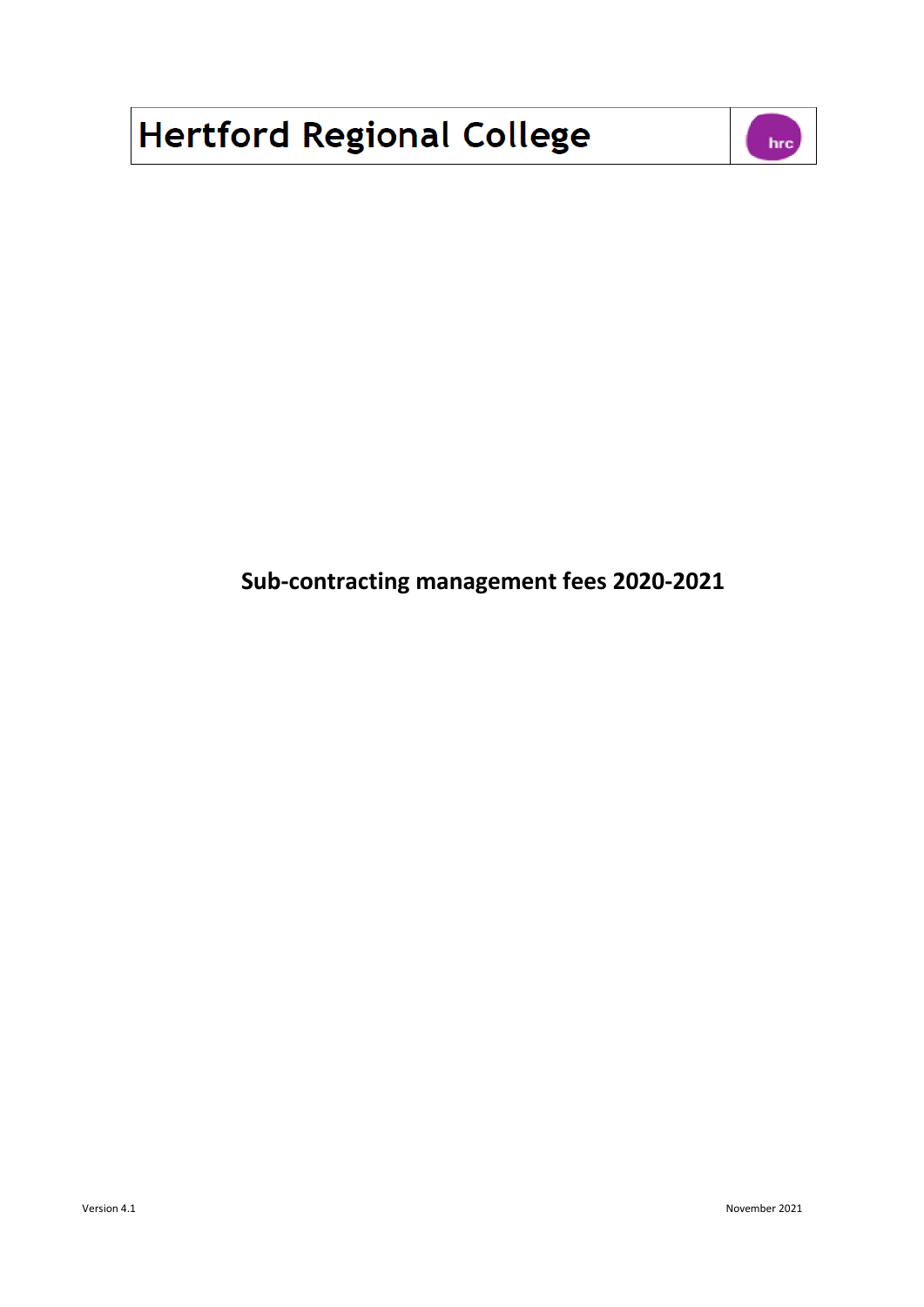## **ESFA Funding 2020-21**

| <b>Subcontractor Name</b>                       | <b>UKPRN</b> | <b>Contract Dates</b>   | <b>Funding Stream</b>                                       | <b>Funding generated</b> | Subcontractor  | <b>HRC Management</b> |
|-------------------------------------------------|--------------|-------------------------|-------------------------------------------------------------|--------------------------|----------------|-----------------------|
|                                                 |              |                         |                                                             | by ESFA                  | <b>Funding</b> | Fee                   |
| ASPIRE SPORTING ACADEMY LTD                     | 10032029     | 01/08/2020 - 31/07/2021 | Adult Education Budget - Class room based provision         | 117,678                  | 94,142         | 23,536                |
| <b>BUTTERCUPS TRAINING LIMITED</b>              | 10013570     | 01/08/2020 - 31/07/2021 | Apprenticeship Provision - for starts Pre and Post May 2017 | 4,599                    | 3,680          | 920                   |
| CK ASSESSMENT & TRAINING LIMITED                | 10030573     | 01/08/2020 - 31/07/2021 | 16-19 funding - Programmes of Study                         | 496,182                  | 396,946        | 99,236                |
| CK ASSESSMENT & TRAINING LIMITED                | 10030573     | 01/08/2020 - 31/07/2021 | Adult Education Budget - Class room based provision         | 62,954                   | 50,363         | 12,591                |
| CK ASSESSMENT & TRAINING LIMITED                | 10030573     | 01/08/2020 - 31/07/2021 | Apprenticeship Provision - for starts Post May 2017         | 408,476 £                | 326,780        | 81,695                |
| <b>FLEXIBLE TRAINING LIMITED</b>                | 10019719     | 01/08/2020 - 31/07/2021 | Adult Education Budget - Class room based provision         | 62,141                   | 49,713         | 12,428                |
| <b>FLEXIBLE TRAINING LIMITED</b>                | 10019719     | 01/08/2020 - 31/07/2021 | Apprenticeship Provision - for starts Post May 2017         | 11,387                   | 9,754          | 1,633                 |
| <b>GO TRAIN LIMITED</b>                         | 10023196     | 01/08/2020 - 31/07/2021 | Adult Education Budget - Class room based provision         | 37,035                   | 29,628         | 7,407                 |
| <b>HALIFAX OPPORTUNITIES TRUST</b>              | 10013225     | 01/08/2020 - 31/07/2021 | Apprenticeship Provision - for starts Post May 2017         | 16,454                   | 13,163         | 3,291                 |
| LEARNING INNOVATIONS TRAINING TEAM LIMITED      | 10003834     | 01/08/2020 - 31/07/2021 | Apprenticeship Provision - for starts Post May 2017         | 6,930                    | $5,834$ f      | 1,096                 |
| NEW GENERATION TRAINING AND CONSULTANCY LIMITED | 10025712     | 01/08/2020 - 31/07/2021 | Adult Education Budget - Class room based provision         | 47,734                   | 38,187         | 9,547                 |
| SPS TRAINING SOLUTIONS LIMITED                  | 10019217     | 01/08/2020 - 31/07/2021 | Adult Education Budget - Class room based provision         | 275,316                  | 220,253        | 55,063                |
|                                                 |              |                         |                                                             | 1,546,886                | 1,238,443 £    | 308,443               |

Data correct as at 01/11/21

Г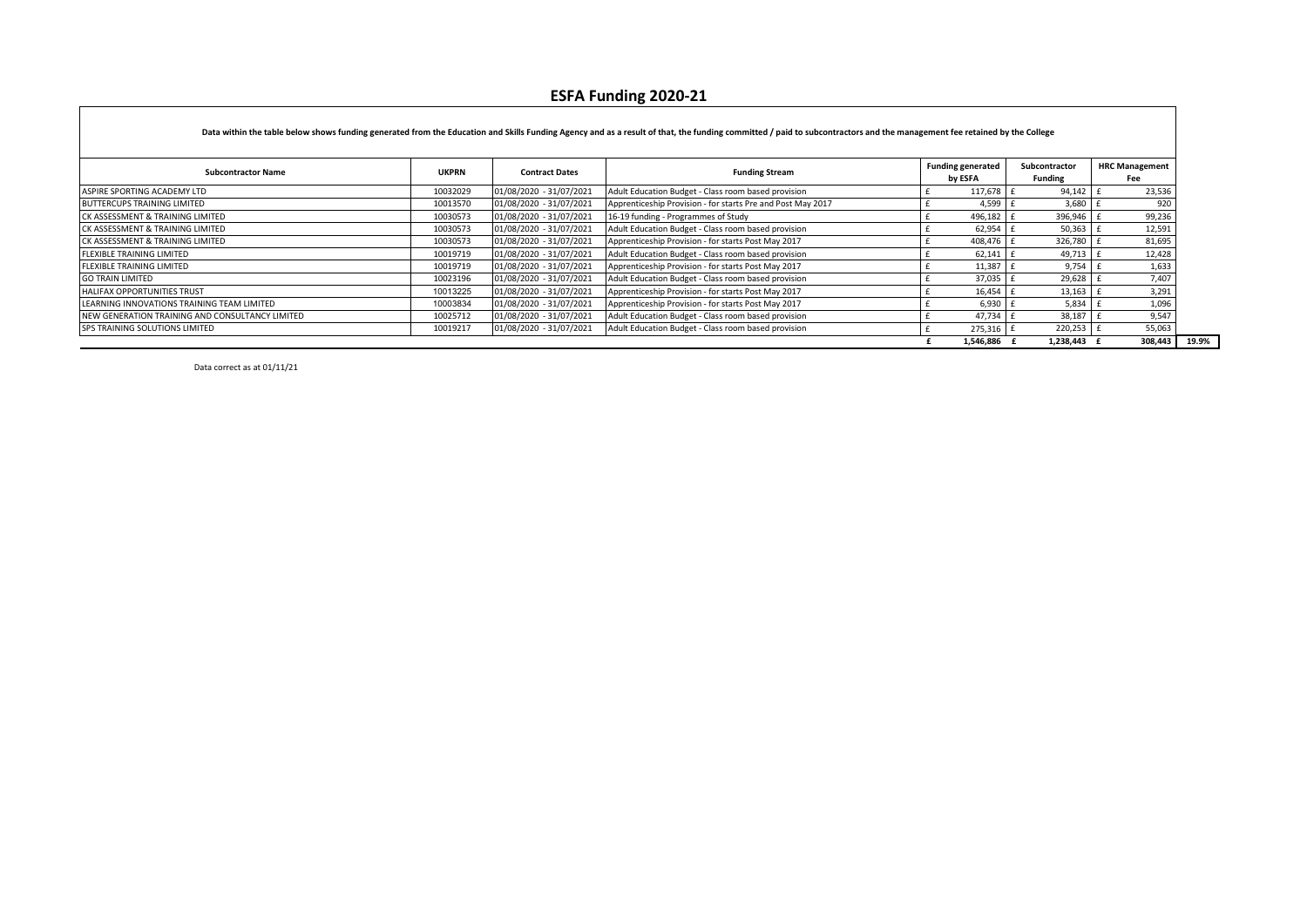## **HE Funding 2020-21**

| Data within the table below shows funding generated for Higher Education and as a result of that, the funding committed / paid to subcontractors and the management fee retained by the College |                           |              |                       |                       |                                    |                                 |                              |      |
|-------------------------------------------------------------------------------------------------------------------------------------------------------------------------------------------------|---------------------------|--------------|-----------------------|-----------------------|------------------------------------|---------------------------------|------------------------------|------|
|                                                                                                                                                                                                 | <b>Subcontractor Name</b> | <b>UKPRN</b> | <b>Contract Dates</b> | <b>Funding Stream</b> | <b>Funding generated</b><br>by SLC | Subcontractor<br><b>Funding</b> | <b>HRC Management</b><br>Fee |      |
| RESULTS CONSORTIUM LTD                                                                                                                                                                          |                           | 10023871     | 01/11/20 - 31/12/22   | HE FUNDING            | 36000                              | 33660                           | 2340                         |      |
|                                                                                                                                                                                                 |                           |              |                       |                       | 36,000 £                           | 33,660                          | 2,340                        | 6.5% |

Data correct as at 01/11/21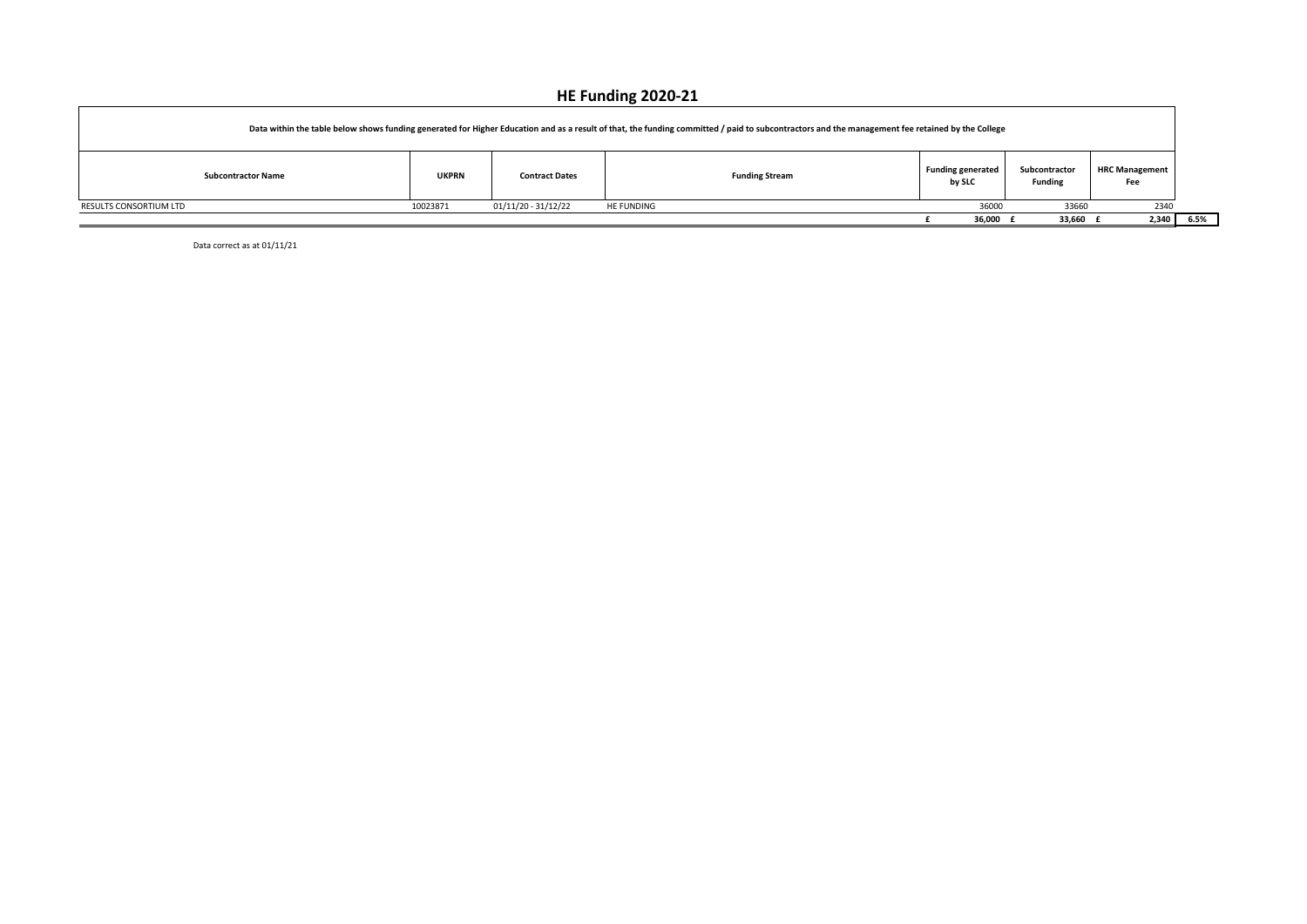## **GLA Funding 2019/20**

|                                                 |              |                         | Data within the table below shows funding generated from the Greated London Authority and as a result of that, the funding committed / paid to subcontractors and the management fee retained by the College |                                     |                                 |                              |
|-------------------------------------------------|--------------|-------------------------|--------------------------------------------------------------------------------------------------------------------------------------------------------------------------------------------------------------|-------------------------------------|---------------------------------|------------------------------|
| <b>Subcontractor Name</b>                       | <b>UKPRN</b> | <b>Contract Dates</b>   | <b>Funding Stream</b>                                                                                                                                                                                        | <b>Funding generated</b><br>by ESFA | Subcontractor<br><b>Funding</b> | <b>HRC Management</b><br>Fee |
| ASPIRE SPORTING ACADEMY LTD                     | 10032029     | 01/08/2020 - 31/07/2021 | Adult Education Budget - Class room based provision                                                                                                                                                          | 213.704                             | 170,963                         | 42,741                       |
| CK ASSESSMENT & TRAINING LIMITED                | 10030573     | 01/08/2020 - 31/07/2021 | Adult Education Budget - Class room based provision                                                                                                                                                          | 31,476                              | 25,181                          | 6,295                        |
| <b>GO TRAIN LIMITED</b>                         | 10023196     | 01/08/2020 - 31/07/2021 | Adult Education Budget - Class room based provision                                                                                                                                                          | 173,691                             | 138,953                         | 34,738                       |
| NEW GENERATION TRAINING AND CONSULTANCY LIMITED | 10025712     | 01/08/2020 - 31/07/2021 | Adult Education Budget - Class room based provision                                                                                                                                                          | 128,446                             | 102,757                         | 25,689                       |
| <b>ISPS TRAINING SOLUTIONS LIMITED</b>          | 10019217     | 01/08/2020 - 31/07/2021 | Adult Education Budget - Class room based provision                                                                                                                                                          | 36,385                              | 29,108                          | 7.277                        |
|                                                 |              |                         |                                                                                                                                                                                                              | 583,702                             | 466,962                         | 116,740                      |

┑

Data correct as at 01/11/21

 $\Gamma$